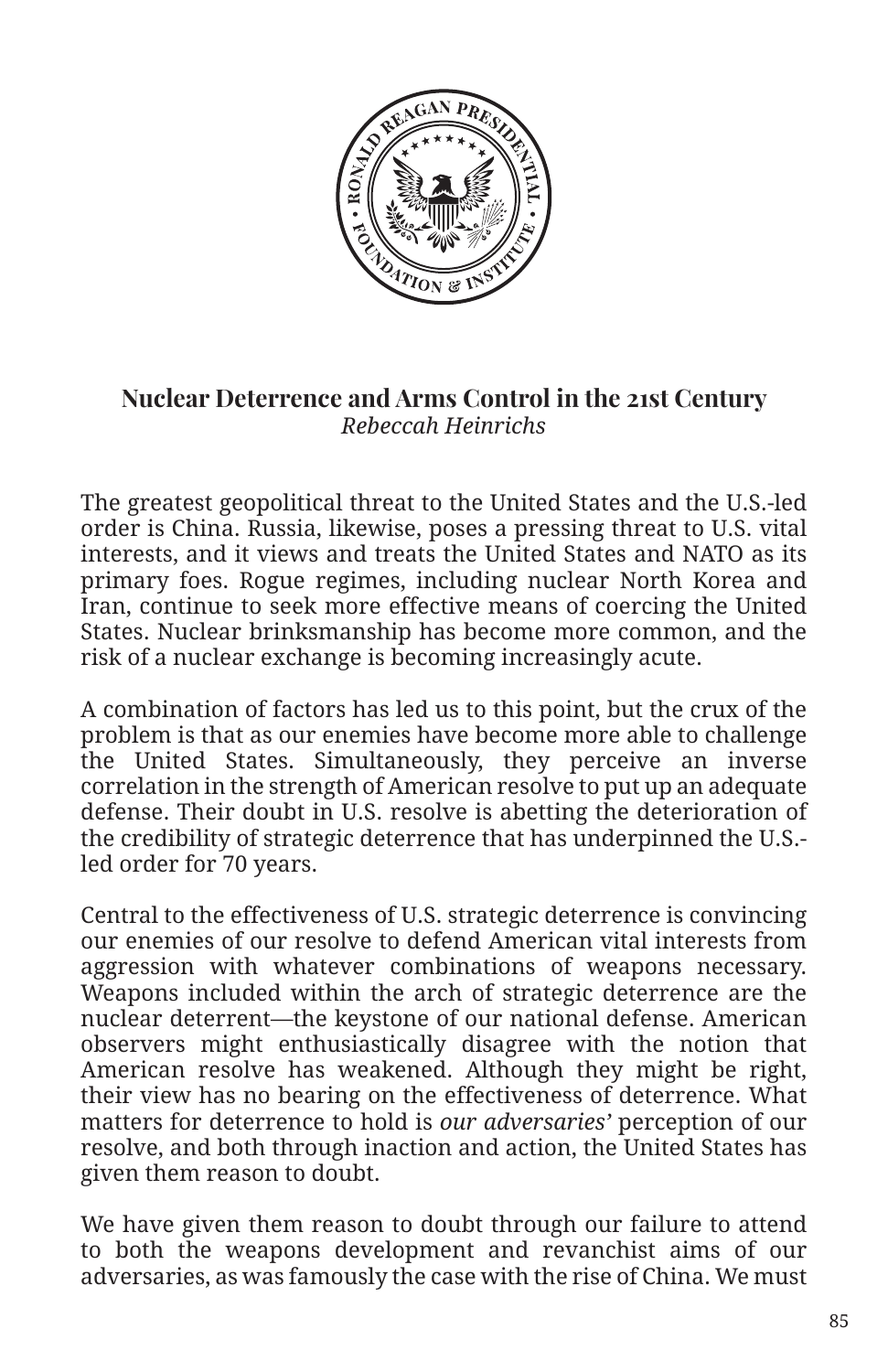change course. Admiral Charles Richard's testimony to Congress has highlighted that "every operational plan in the Department… rests on an assumption that strategic deterrence and, in particular, nuclear deterrence is holding."**1** Although this essay is primarily focused on our nuclear deterrent, it should be said that it must be a top priority for the United States to regain the competitive advantage versus China conventionally as well. After all, a strategic attack will not necessarily be a nuclear one—at first. Secretary James Schlesinger reminded Congress that one of the best ways to deter nuclear war was to deter conventional war, since nuclear wars are plausible when a conventional war escalates.**<sup>2</sup>**

We have also given our adversaries reason to doubt through our failure to truly modernize—not just maintain—our nuclear enterprise and delivery systems. We also have given them reason to doubt due to our policy statements that place a premium on arms control and Cold War notions of simple stability through vulnerability. Despite this archaic thinking about what constitutes "stability" today, the geopolitical landscape is dynamic, the strategic capabilities of our adversaries are advancing and changing, and the national aims, military strategies, and willingness to take on risk vary from adversary to adversary.

However, the bulk of commentary from advocates and analysts argues that many things threaten the "stability" paradigm, including strategic missile defense, theater missile defense that could become "too effective," additional low-yield weapons, increasingly advanced conventional weapons such as hypersonic glide vehicles, any "new" capability that leverages modern technology, or anything that could be lethal in the space domain. Despite these intellectual and ideological headwinds, the Obama and Trump administrations and bipartisan congressional consensus concluded, as expressed in policy statements and modernization plans, that the U.S. deterrent is not only vital but also must be updated and even adapted.

This is because our nuclear enterprise is deteriorating. We placed a nuclear testing moratorium on ourselves and have not tested a nuclear weapon since the 1990s. North Korea tests, and there is reason to believe that Russia and China have tested, above a zero yield. As our nuclear stockpile ages and we eschew testing, we are also unable to produce the core component of our warheads: plutonium pits. Russia, China, and North Korea produce plutonium pits. As I penned with my colleague Tim Morrison, "Being able

<sup>1</sup> Admiral Charles Richard, To receive testimony on United States Strategic Command and United States Space<br>Command in review of the Defense Authorization Request for Fiscal Year 2022 and the Future Years Defense<br>Program. (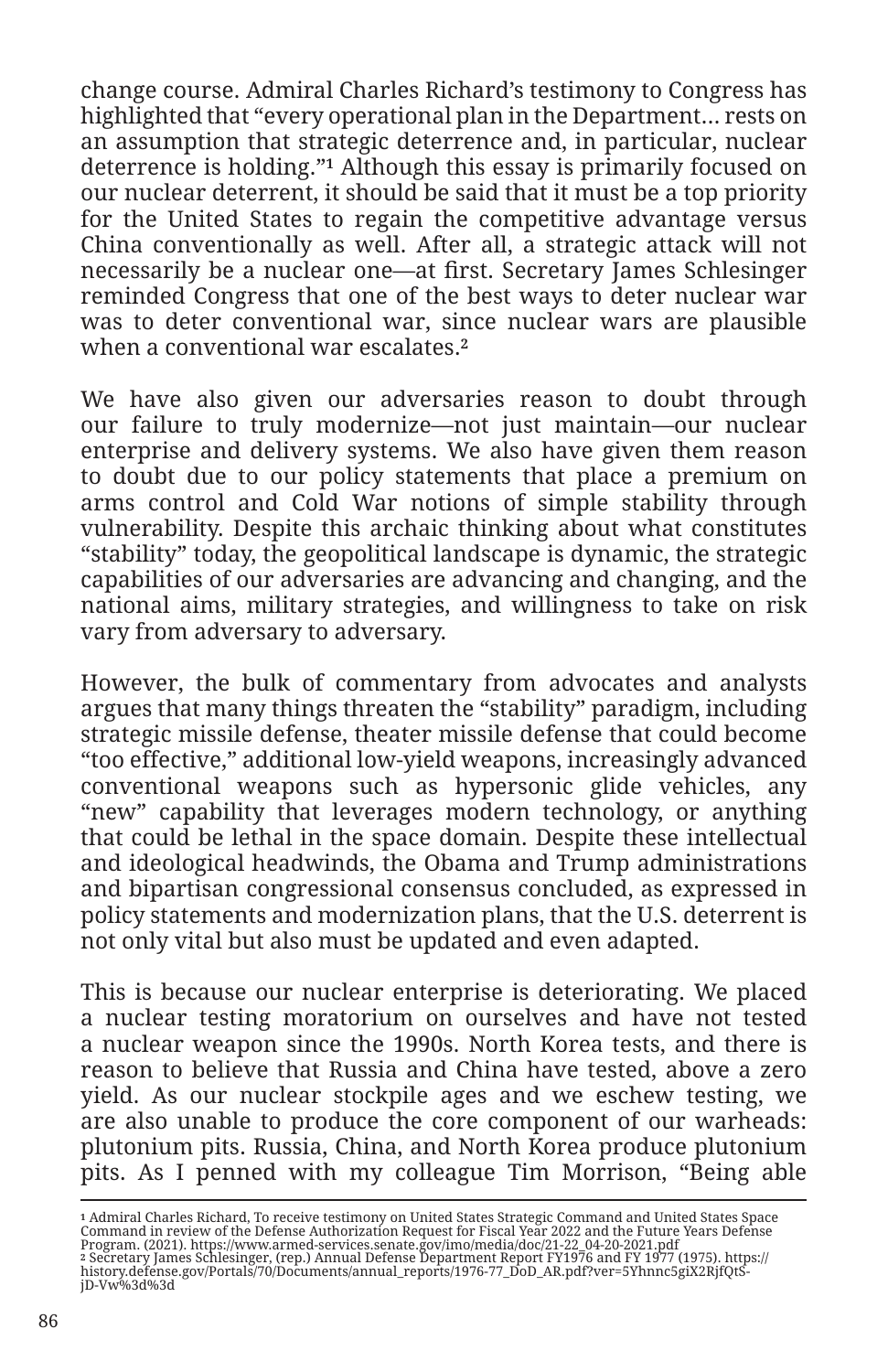to produce at least 80 plutonium pits per year is the minimum requirement articulated by our nation's senior military and civilian leaders across administrations that bipartisan majorities of Congress enshrined into law."**<sup>3</sup>**

As for the U.S. nuclear triad, our nuclear delivery systems rely on decades-old technology.**4** The United States' 400 Minuteman III intercontinental ballistic missiles (ICBMs) entered service in 1970 and were scheduled to retire a decade later. The replacement missile, the Ground-based Strategic Deterrent, is needed because it will grant the United States a significant increase in reliability and will integrate cutting-edge technologies, giving our ICBMs an advantage over the kinds of defenses we anticipate our adversaries will possess in the decades to come. Similarly, the current Air Launch Cruise Missile (ALCM) carried by our bombers is scheduled to retire in 2030, and the Long Range Stand Off (LRSO) weapon, if supported, will replace it. Like the ALCM and Minuteman III, there are real challenges due to component part obsolescence with the Ohio-class ballistic missile submarine (SSBN), and the entire fleet must be retired by 2039 regardless of whether its replacements (the Columbia-class SSBNs) are ready.**<sup>5</sup>**

In the United States, military and government leaders face domestic headwinds opposing any adaptation to U.S. strategic deterrence and allocation of the necessary resources over many budget cycles. Meanwhile, U.S. adversaries march ahead with their conventional, nuclear, and defensive systems in all domains with temerity.

China is investing with focus and prioritization of its nuclear weapons, and it is doing so as it becomes bolder in its threats against the United States and our allies in the region. As Commander of U.S. Strategic Command Admiral Richard recently summarized:

[China's] strategic dyad of ICBMs and SLBMs will soon become a triad, with the completion of a nuclear-capable long-range bomber. China is building new land-based, road-mobile ICBMs, providing its forces more flexibility and capability. The PLA Navy Jin-class ballistic-missile submarines carry up to 12 SLBMs each. China has built new warning and C2 capabilities and improved its readiness. Further, China's nuclear weapons stockpile is expected to double (if not triple or quadruple) over the next decade.**6**

<sup>&</sup>lt;sup>3</sup> Jonathan Medalia, Manufacturing Nuclear Weapon Pits: A Decisionmaking Approach for Congress. (2014).<br>Congressional Research Service. https://sgp.fas.org/crs/nuke/R43685.pdf<br><sup>4</sup> Patty-Jane Geller, & Rebeccah Heinrichs, terrence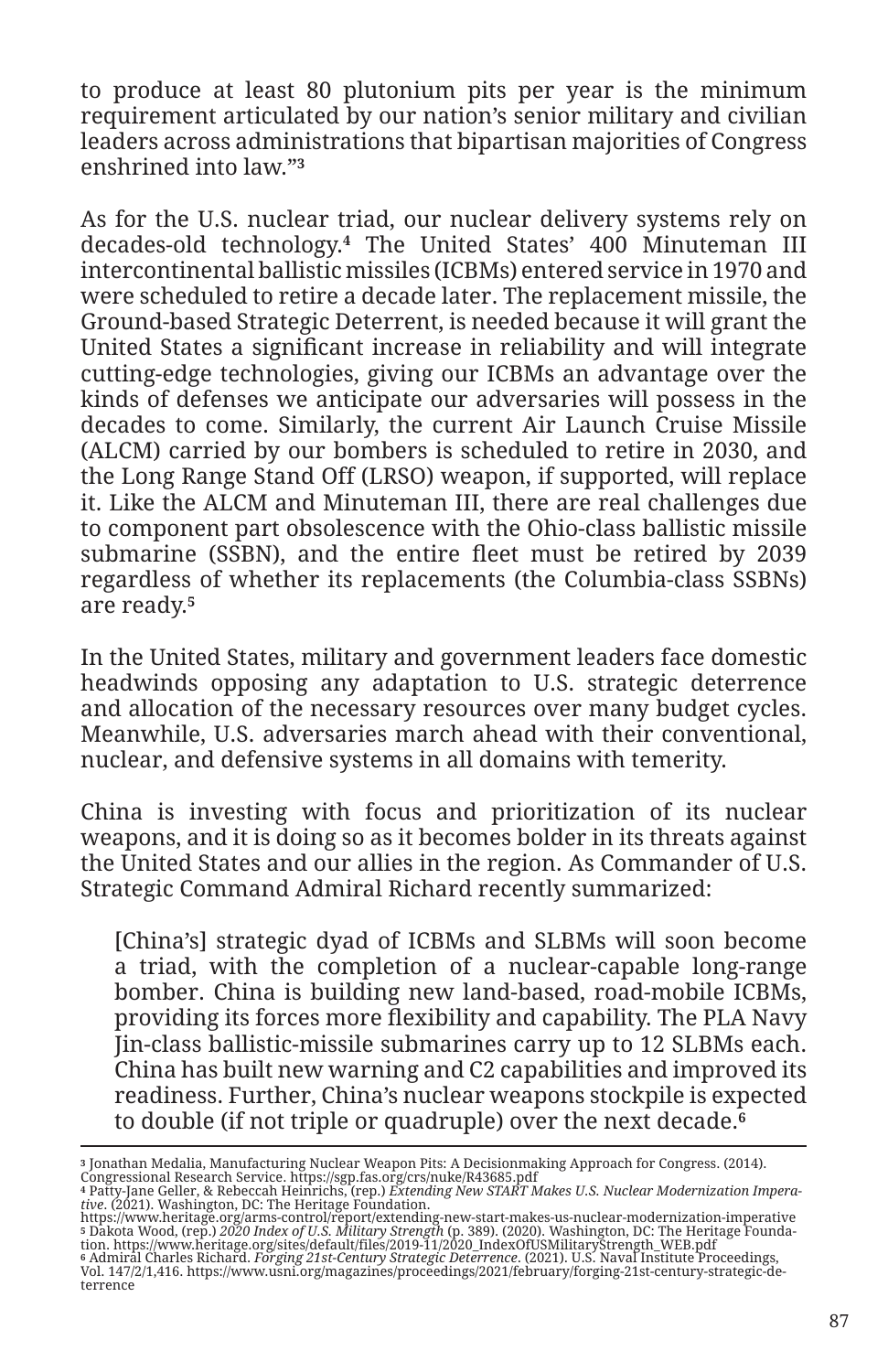Despite the relief of some Democrats and other liberal internationalist analysts, the New START Treaty has neither moderated Russia's behavior nor stopped the growth of Russia's nuclear weapons program. Setting aside the accounting problems in the New START Treaty, Russia has simply gone around the treaty's parameters to build delivery systems that are not limited by the agreement. As the Trump administration's Missile Defense Review explains, "Moscow is fielding an increasingly advanced and diverse range of nuclearcapable regional offensive missile systems, including missiles with unprecedented characteristics of altitude, speed, propulsion type, and range. These missile systems are a critical enabler of Russia's coercive escalation strategy and nuclear threats to U.S. allies and partners."**<sup>7</sup>**

When President Donald Trump entered office, North Korea's dictator Kim Jong-Un was repeatedly testing nuclear weapons and missiles, flying them over Japanese territory, and threatening to shoot at Guam, where American citizens live and on which our military operations in the region rely. In 2017, they successfully tested the Hwasong-14 ICBM, demonstrating that North Korea could likely deliver a nuclear warhead all the way to the American Midwest. Since the summits with President Trump, Chairman Kim has not resumed testing ICBMs, but he has tested other missiles in violation of United Nations Security Council Resolutions.**<sup>8</sup>**

Iran has demonstrated a commitment to improving its nuclear program and has sought to extort the United States for sanctions relief by threatening further nuclear weapons work. At the same time, it continues to improve its massive missile arsenal. In 2020, the Islamic Revolutionary Guard Corps conducted a successful satellite launch. The Iranian regime's space-launch program is developing capabilities directly applicable to the advancement of an ICBM program. Iran has now shown it is willing not only to arm its proxies in Yemen to be used against Saudi Arabia, but also to launch other kinds of missile attacks against U.S. partners—and even ballistic missiles against U.S. bases.

Despite the variety of threats and the dangerous trends for missile development and proliferation, U.S. missile defense is not advancing at the necessary pace to stay ahead of the threats. The Missile Defense Agency is repeatedly asked to do more but with a painfully small budget that does not grow with the increased responsibilities. The

- <sup>7</sup> Office of the Secretary of Defense, (rep.) 2019 Missile Defense Review (p. 8). (2019).<br>https://www.defense.gov/Portals/1/Interactive/2018/11-2019-Missile-Defense-Review/The%202019%20MDR\_Exec-<br>utive%20Summary.pdf
- s Rebeccah Heinrichs, *What North Korea's First Missile Test during the Biden Administration Means.* National<br>Review. (2021). Retrieved from https://www.nationalreview.com/2021/03/what-north-koreas-first-missile-testduring-the-biden-administration-means/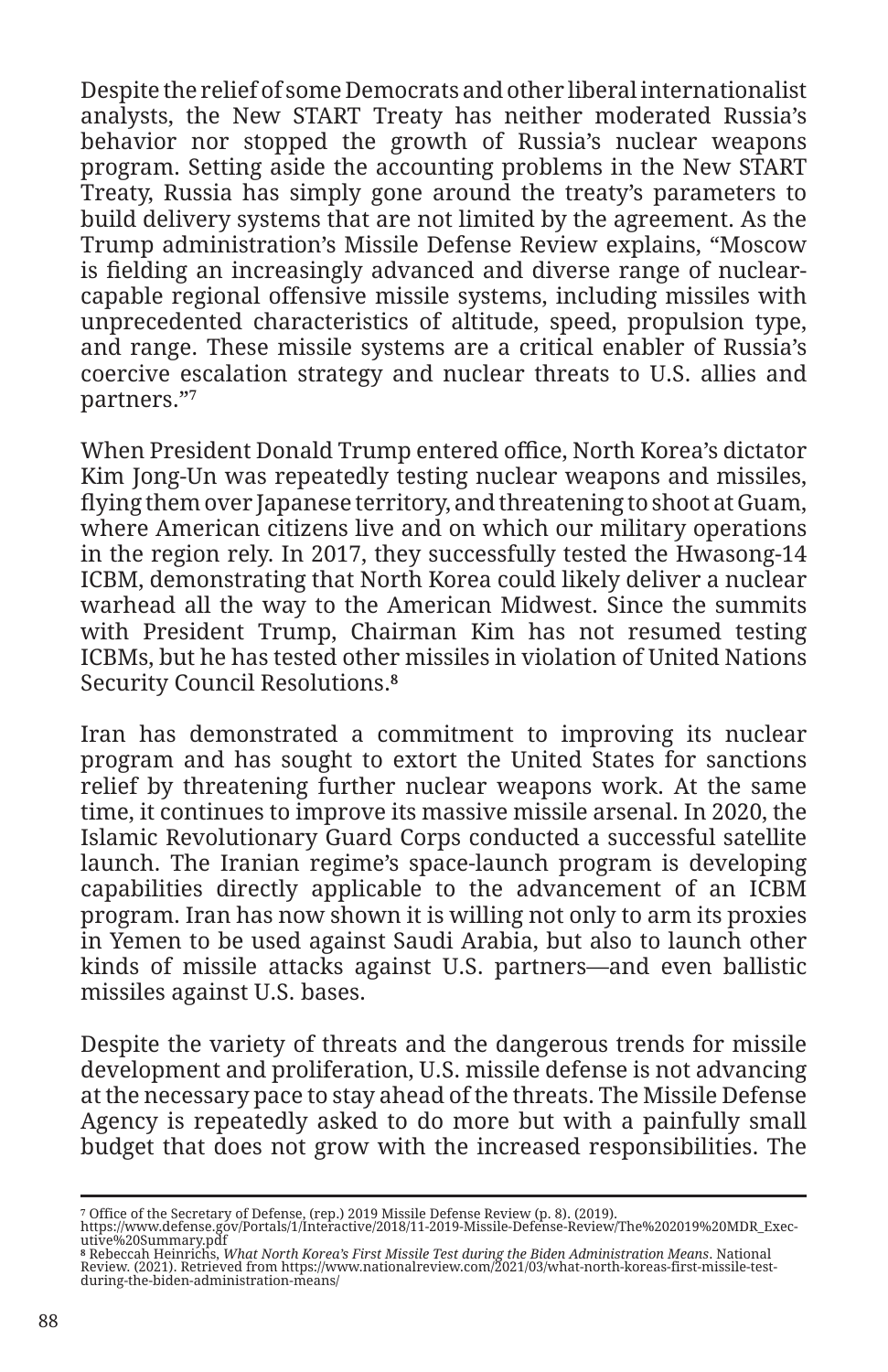Next Generation Interceptor will be added to missile fields in Alaska sometime by the end of the decade, evolving the entire homeland missile defense system, the Ground-based Midcourse Defense, if administrations and Congress support and sustain it.

Despite regularly opposing U.S. and ally missile defense advancements, Russia and China are investing in significant missile defense systems. Both are developing antisatellite systems. Russia has not failed to modernize its missile defense system deployed around Moscow and throughout Russia, including 68 nucleararmed interceptors and other mobile missile defense systems. The Trump administration wisely included these advances in the 2019 Missile Defense Review, undermining the argument that there is credibility to Russian and Chinese opposition to U.S. missile defense developments.**<sup>9</sup>**

To bolster the credibility of our strategic deterrence, the United States must take the following bold, coordinated steps across administrations. These five steps will signal to our adversaries that they would be mistaken to calculate that the United States would be unwilling to do whatever is necessary to defend our vital interests and that, should strategic deterrence fail, we are committed and willing to fight to a conclusive victory.

1. *The first step is a matter of rhetoric and statements of policy*. The president should eschew the aspirational claim that his or her priority is to reduce the role of nuclear weapons in our defense strategy. Instead, the president should issue a clear statement that the United States will defend its sovereignty and vital interests by any means consistent with American principles of justice (i.e., laws of war and, loosely, just war doctrine). Then the president should proceed to outline the agenda to make sure we are able to do this by making a full commitment to modernize as quickly as possible the nuclear stockpile and attendant infrastructure, to reconstitute the plutonium pit production capability at two sites, and to develop the next generation of nuclear delivery systems.

2. *Policymakers should resist pressure to elevate arms control as a national security achievement on its own*. Arms control can be a tool to contribute to stability; for example, greater insight and restrictions on Chinese nuclear-capable weapons would be welcome as would be constraints on Russian theater nuclear weapons. However, arms control can also be an impediment to the United States bolstering its security and sovereignty, as was

**<sup>9</sup>** Office of the Secretary of Defense, (rep.) 2019 Missile Defense Review (p. 8). (2019). https://www.defense.gov/Portals/1/Interactive/2018/11-2019-Missile-Defense-Review/The%202019%20MDR\_Exec- utive%20Summary.pdf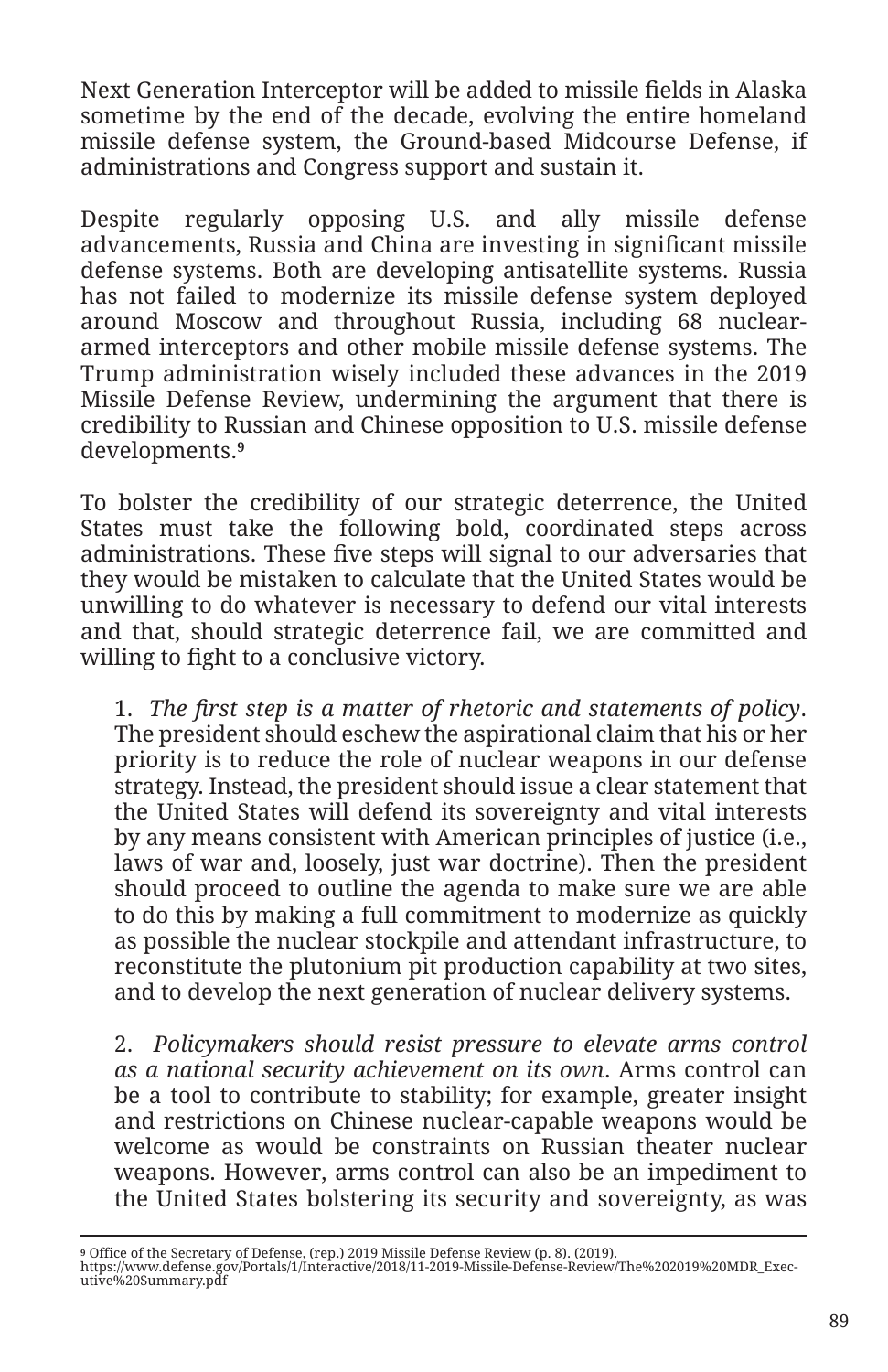the case when the Russians continued to violate the Intermediate Nuclear-Force Treaty and the Open Skies Treaty. The ballyhooed Joint Comprehensive Plan of Action also had a deleterious impact on U.S. and regional security.

3. *With great intentionality, the United States should strengthen our network of allies and partners with the express purpose of deterring shared adversaries from carrying out their revanchist aims*. This step will greatly enhance assurance aims as well. Improving U.S. conventional advantage is a priority, but we must be ready with credible nuclear options in a state of acceptable readiness in the event of escalation that results in strategic attack. To do this, we must fortify Guam. It is critical that Guam receive the full missile and air defense capabilities that U.S. Indo-Pacific commanders have requested, along with greater cruise and ballistic missile sensor awareness and more regular practicing of "fly-on-warning" takeoffs for our bombers. The ALCM-B will remain serviceable until LRSO comes online. Also, the Trump administration reintroduced the W76-2 low-yield Trident submarine warhead to deter Russian aggression. The Biden administration should maintain this and signal its willingness to consider it in the Pacific as well.

4. *The United States should maintain high nonproliferation and counterproliferation standards for our adversaries*. The Biden administration has continued the Trump administration's insistence that complete, verifiable, irreversible dismantlement of North Korea's nuclear program is the aim. Sanctions should remain in place in the interim and should not be relaxed to persuade North Korea to weaken only reversible parts of its program. The United States should also fully resume ally military exercises in the region both for the purpose of readiness and to bolster deterrence and assurance. And, as for Iran, the United States should go back to zero uranium enrichment as the standard for that regime.

5. *We should pursue robust missile defense development for both the regional context as well as defense of the U.S. homeland*. Even if the United States maintains that its homeland defense is only meant to defend against rogue threats, as those threats become more sophisticated and as we improve and increase the scale of our defenses, it will become untenable to walk the Cold War tightrope of remaining both satisfactorily vulnerable to peers in the name of "stability" and satisfactorily defended against rogue state threats. Maintaining mutual vulnerability between not just one but two peer competitors in the name of "stability" while both of those nations invest heavily in significant offensive and